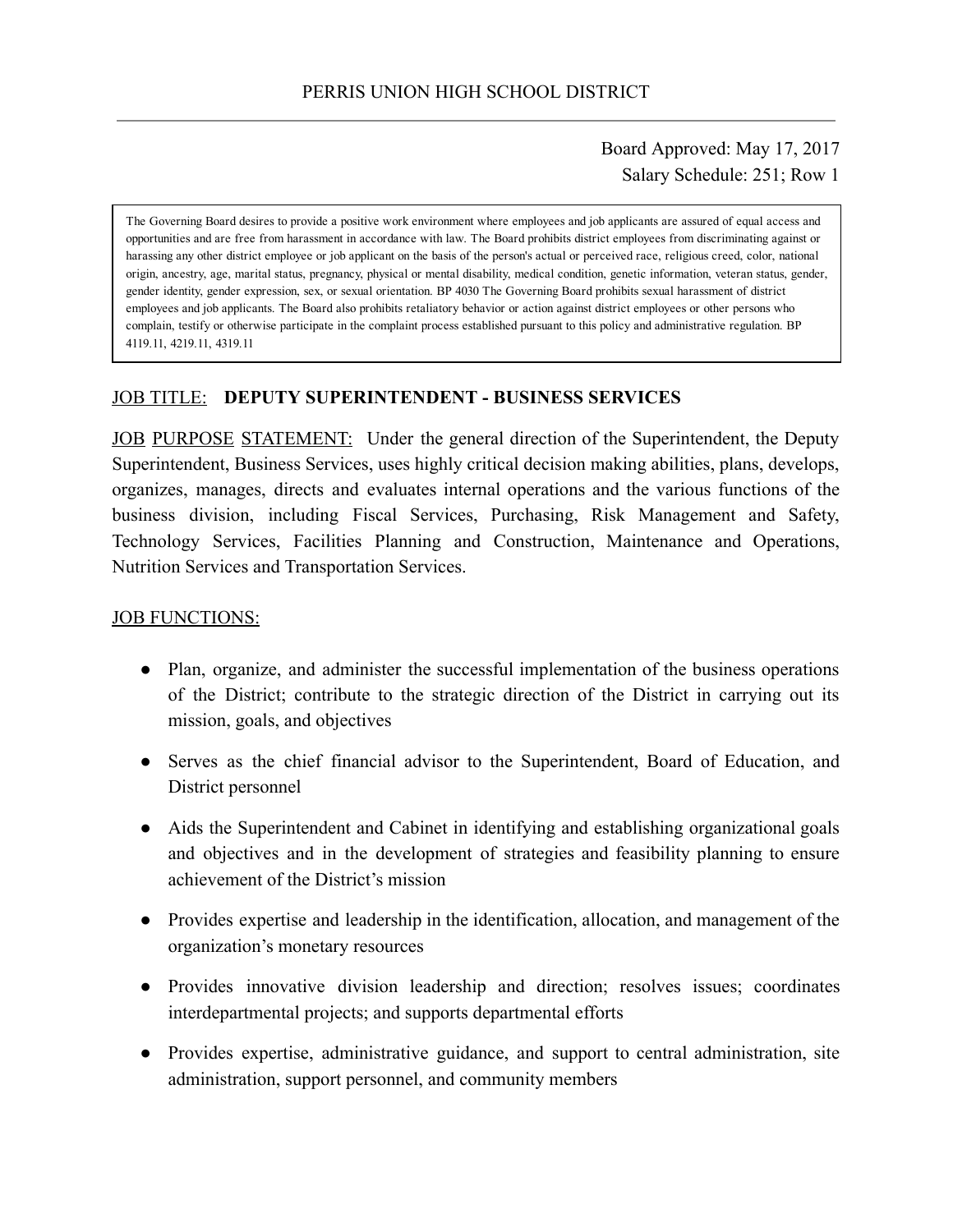# JOB TITLE: DEPUTY SUPERINTENDENT - BUSINESS SERVICES PAGE 2 OF 5

#### JOB FUNCTIONS - continued:

- Provide technical expertise, information, and assistance to the Superintendent regarding assigned functions; and participates in the formulation and development of business, fiscal operational procedures, and programs
- Performs a variety of public information functions including marketing and promotion of the District, press and community correspondence
- Directs the planning, organization, and development of the District fiscal and operational goals and objectives
- Plans, organizes, directs, and manages the District's budget development process which includes the preparation and presentation of various fiscal reports, income projections, and forecasting, and the state of the District's financial condition
- Ensures independent evaluation and audit programs to ensure that the District's funds, accounts, services and products are maintained in accordance with District standards and guidelines
- Administers and maintains agreements, contracts, leases, and property control
- Directs appropriate bid and acquisition procedures in the procurement of District required materials, supplies, equipment, and services
- Plans for and administers the acquisition of new sites and construction of school facilities, and pursues planning pertaining to the maintenance and repair of existing school facilities
- Provides leadership and expertise in planning and in the continuous updating and maintenance of the District master operational and development plan
- Plans and directs workers' compensation and other insurance programs of the District; assuring proper coverage of District's risks, including property and personnel, in a partially self-funded environment
- Administers the District's health and welfare programs
- Plans, organizes, develops, and supervises District technology needs and infrastructure as it relates to operations and student teaching and learning
- Plans, organizes, supervises, and implements a food services program that maintains compliance with state and federal mandates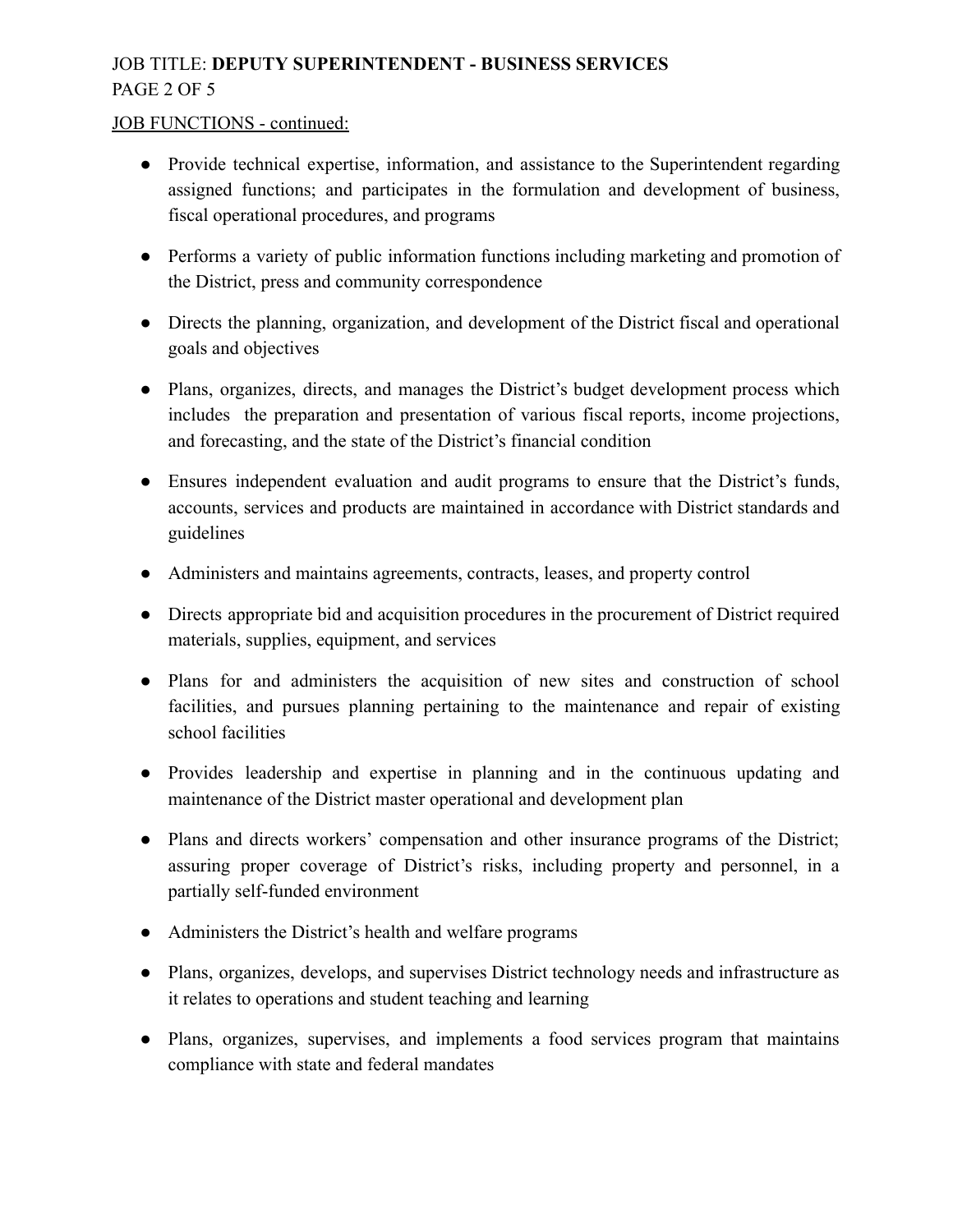# JOB TITLE: DEPUTY SUPERINTENDENT - BUSINESS SERVICES PAGE 3 OF 5

#### JOB FUNCTIONS - continued:

- Analyzes requirements for a variety of reports; interpreting and applying laws, rules, regulations, contracts, union agreements, labor codes, and state Education Codes
- Supervises and evaluates the performance of assigned personnel; interview and select employees and recommend transfers, reassignment, termination, and disciplinary actions; and manages personnel-related issues in the business division
- Assisting and representing the District in the area of community relations; attends a variety of local, city, county, state, and federal meetings, as assigned; attends conferences and workshops; prepares agendas, reviews minutes and provides information and guidance, as necessary; and makes presentations and conducts assigned meetings
- Communicates with other administrators, District personnel, and outside organizations to coordinate activities and programs; resolves issues and conflicts and exchanges information
- Plays a key role in developing the District's position in collective bargaining
- Establishes and maintains effective working relationships with staff, students, parents, and community members
- Performs other related duties as assigned

### KNOWLEDGE AND ABILITIES:

Knowledge of:

- Principles, methods, strategies, goals and objectives of public school district educational programs;
- Philosophical, fiscal, economical, and legal aspects of California public school district education;
- Procedures, methods, and techniques of organization, management, and supervision;
- Fiscal record retention and fiscal record management, storage, and retrieval systems;
- State and federal legislative processes, procedures, and persons influencing state and federal legislation;
- California school accounting and fiscal record management guidelines and regulations;
- Program supervision, assessment, and evaluation techniques.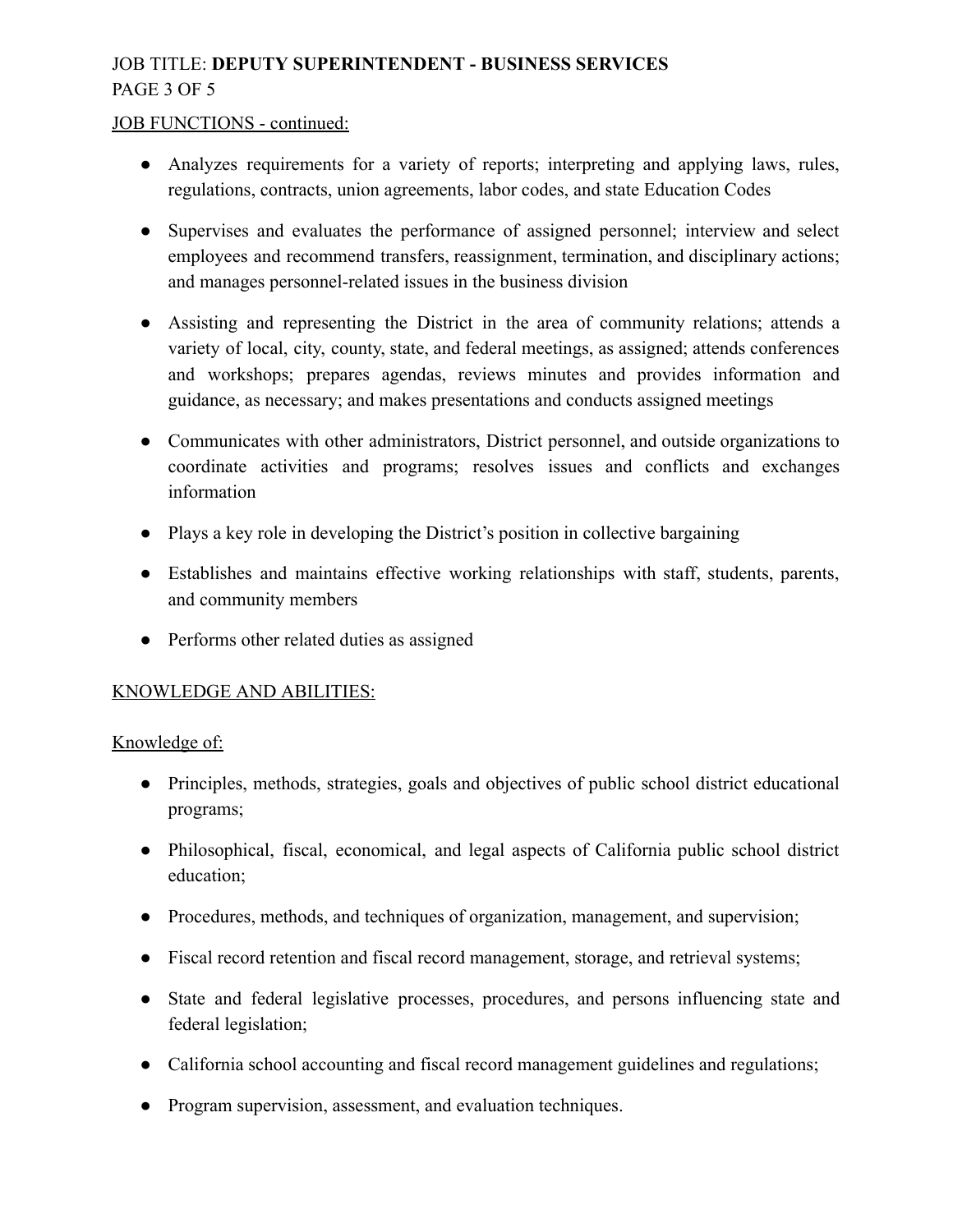# JOB TITLE: DEPUTY SUPERINTENDENT - BUSINESS SERVICES PAGE 4 OF 5

Ability to:

- Manage, lead, and direct functions of the District's Business Services division;
- Plan, organize, manage, audit, and control the District's monetary resources;
- Demonstrate effective administrative leadership; communicate effectively in oral and written form regarding a variety of complex fiscal, educational, organizational, and legal matters;
- Establish and maintain effective organization, community and public relationships;
- Motivate staff;
- Use good judgment;
- Stimulate and motivate cooperative team efforts and provide leadership;
- Establish and maintain cooperative relationships with those contacted during the performance of required duties, including students, school personnel, parents, vendors, co-workers, and the public;
- Analyze situations accurately and adopt an effective course of action;
- Meet schedules and time-lines.
- Must be able to interface with and be knowledgeable of all education areas of the school district.

## PHYSICAL ABILITIES:

- Visual ability to read handwritten or typed documents, and the display screen of various office equipment and machines
- Able to communicate and obtain information in English
- Able to sit (for sustained period of time), stand, stoop, kneel, bend, lift (25 pounds), carry (25 pounds), and walk
- Able to climb slopes, stairs, steps, ramps and ladders
- Able to operate office machines and equipment in a safe and effective manner